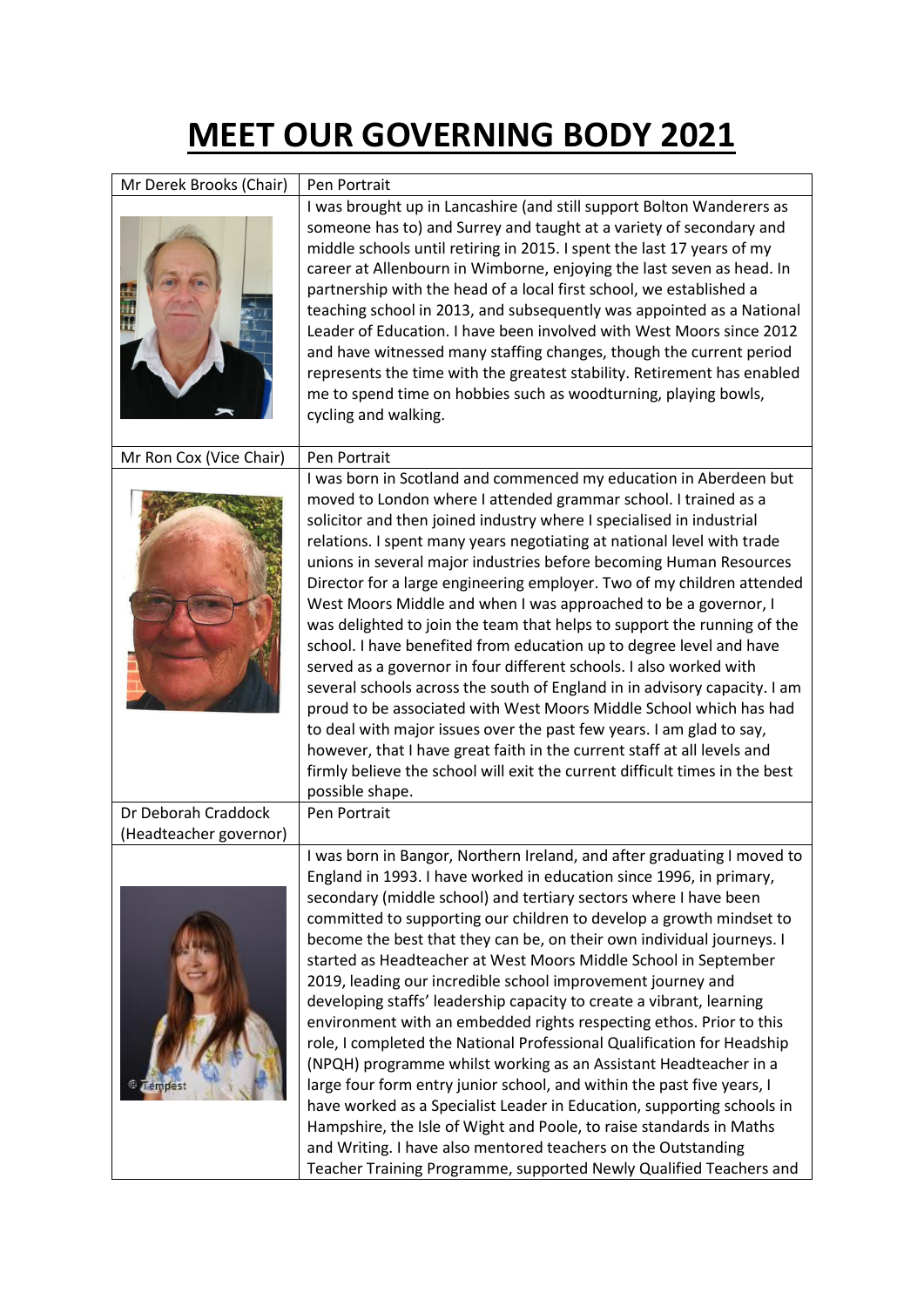|                                           | been a Lead SCITT Mentor, developing teaching capacity for the future.                                                                                                                                                                                                                                                                                                                                                                                                                                                                                                                                                                                                                                                                                                                                                                                                                                                                                                                                                                                          |
|-------------------------------------------|-----------------------------------------------------------------------------------------------------------------------------------------------------------------------------------------------------------------------------------------------------------------------------------------------------------------------------------------------------------------------------------------------------------------------------------------------------------------------------------------------------------------------------------------------------------------------------------------------------------------------------------------------------------------------------------------------------------------------------------------------------------------------------------------------------------------------------------------------------------------------------------------------------------------------------------------------------------------------------------------------------------------------------------------------------------------|
|                                           | My drive, passion and commitment is evident in all that I do and I am                                                                                                                                                                                                                                                                                                                                                                                                                                                                                                                                                                                                                                                                                                                                                                                                                                                                                                                                                                                           |
|                                           | proud of my team's dedicated efforts to support our school's                                                                                                                                                                                                                                                                                                                                                                                                                                                                                                                                                                                                                                                                                                                                                                                                                                                                                                                                                                                                    |
|                                           | community.                                                                                                                                                                                                                                                                                                                                                                                                                                                                                                                                                                                                                                                                                                                                                                                                                                                                                                                                                                                                                                                      |
|                                           | Outside of work, I love spending time with my family and I enjoy                                                                                                                                                                                                                                                                                                                                                                                                                                                                                                                                                                                                                                                                                                                                                                                                                                                                                                                                                                                                |
|                                           | hobbies, including skiing, cycling, walking and reading.                                                                                                                                                                                                                                                                                                                                                                                                                                                                                                                                                                                                                                                                                                                                                                                                                                                                                                                                                                                                        |
| <b>Councillor Andrew</b>                  | Pen Portrait                                                                                                                                                                                                                                                                                                                                                                                                                                                                                                                                                                                                                                                                                                                                                                                                                                                                                                                                                                                                                                                    |
| Kerby (Governor)                          |                                                                                                                                                                                                                                                                                                                                                                                                                                                                                                                                                                                                                                                                                                                                                                                                                                                                                                                                                                                                                                                                 |
|                                           | I'm Andrew and I was born and raised in Dorset, near the small town of<br>Blandford Forum. Through my adult life I've been lucky to have some<br>amazing roles. My first job after I finished university was in a school - I<br>really enjoyed working with younger people and still try and volunteer<br>at my local youth centre that I established. I've lived in many different<br>cities, having worked in both Bristol and London working on<br>campaigns.<br>Dorset has always been my home and in 2015, I was first elected to<br>serve my community on the council. I specialised in health and<br>community safety, where I ensured that the council, police and<br>hospitals worked together to keep us safe.<br>I have a young family and a daughter that I adore. I enjoy being a<br>parent and I spend a lot of my time at home playing 'dolls houses' and<br>reading books.<br>When I have some free time, I love working on cars (I like getting my<br>hands dirty) and if I haven't got a car to work on then I go fishing with<br>my friends. |
| Mrs Lynne Anderson<br>(Co-opted governor) | Pen Portrait                                                                                                                                                                                                                                                                                                                                                                                                                                                                                                                                                                                                                                                                                                                                                                                                                                                                                                                                                                                                                                                    |
|                                           | I am from North Lincolnshire where my family still live so there are<br>frequent journeys "up north" but I've lived in Dorset for 35 years<br>arriving here via university in Leicester and accompanying my late<br>husband on postings to RAF Scampton and RAF Kinloss. I have 3 sons<br>who all came to this school (in the 90's) and have had links with the<br>school ever since through many Cubs and Scouts who have been pupils<br>here. My work within the community is as a Leader at 1st West Moors<br>Scout Group but also as a Governor here for the last 6 years. My<br>professional life has been in social care and education and I am now<br>(supposed to be) semi-retired but seem to be busier than ever.<br>Whether it's family, work or volunteering, children have always been at<br>the heart of all I do and am pleased to be part of the team here at<br>West Moors Middle School.                                                                                                                                                      |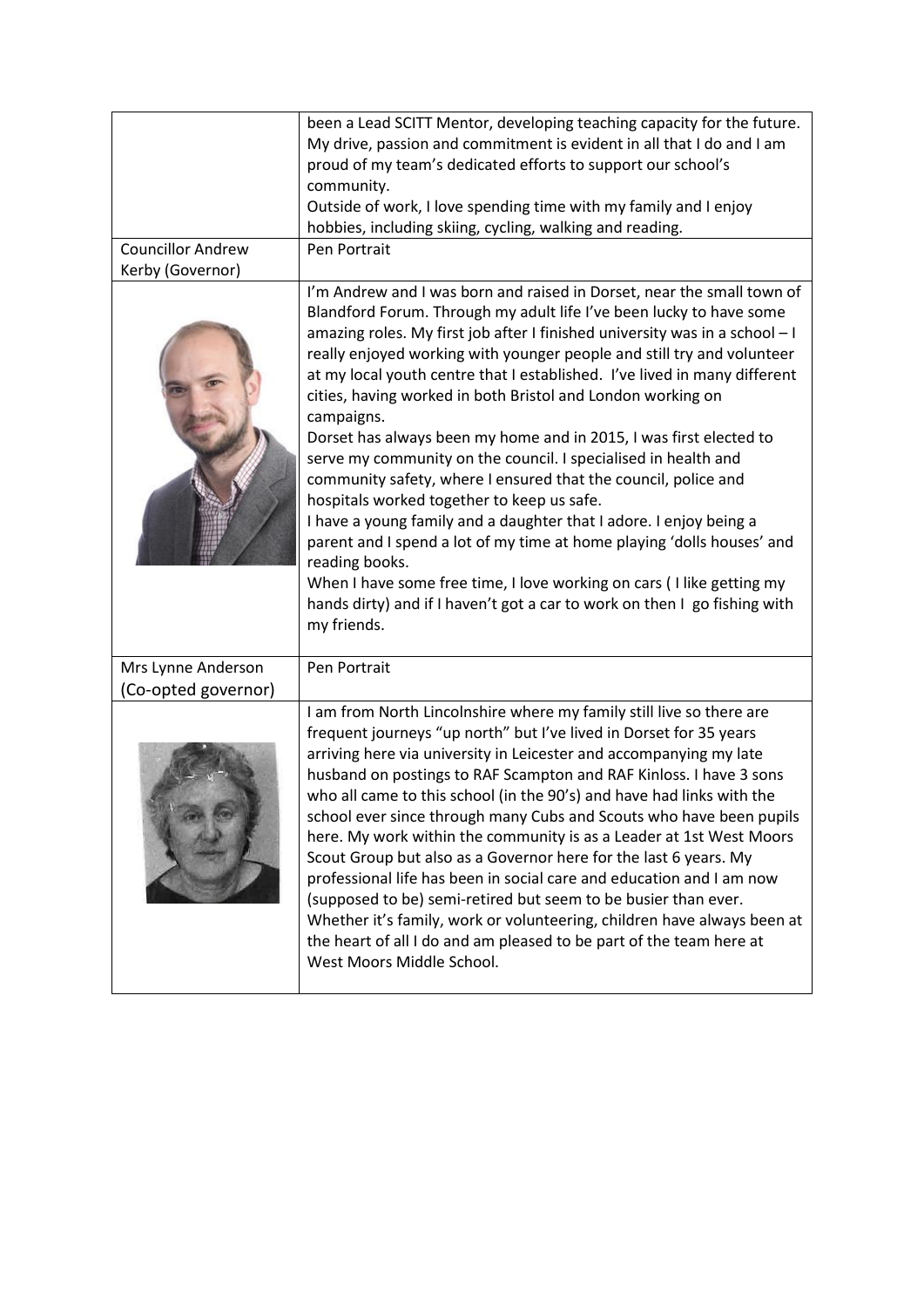| Mrs Sarah Burns                                  | Pen Portrait                                                                                                                                                                                                                                                                                                                                                                                                                                                                                                                                                                                                                                                                                                                                                                                                                                                                                                                                                                                                                                                                                                                           |
|--------------------------------------------------|----------------------------------------------------------------------------------------------------------------------------------------------------------------------------------------------------------------------------------------------------------------------------------------------------------------------------------------------------------------------------------------------------------------------------------------------------------------------------------------------------------------------------------------------------------------------------------------------------------------------------------------------------------------------------------------------------------------------------------------------------------------------------------------------------------------------------------------------------------------------------------------------------------------------------------------------------------------------------------------------------------------------------------------------------------------------------------------------------------------------------------------|
| (Staff governor)                                 |                                                                                                                                                                                                                                                                                                                                                                                                                                                                                                                                                                                                                                                                                                                                                                                                                                                                                                                                                                                                                                                                                                                                        |
| <b>@Tempest</b>                                  | I was born locally, in Poole, and I am in my fourth year of teaching.<br>This is my third year at West Moors Middle School. Before I began my<br>teaching career, I worked in insurance and taking the leap to teaching<br>was the best decision I ever made. I have seen many changes during<br>my time at West Moors Middle School and am so proud to be a<br>member of staff here. I am a Year 5 tutor, PSHE lead and Rights<br>Respecting Schools lead. We began our Rights Respecting Schools<br>Journey in 2019 and were awarded Bronze: Rights Committed in July<br>2019. As a Rights Respecting School, we put children's rights at the<br>heart of our school. I also lead a weekly assembly on the 'Article of<br>the week', which focusses on one-three articles from the UN<br>Convention on the Right of the Child each week. These are then<br>displayed in classrooms in order for our children to continuously<br>learn about their rights. We are well on our journey to applying for<br>the Silver: Rights Aware. My hobbies include: running, going on long<br>walks, and spending time with my family and friends. |
| Mrs Joanne Martin<br>(Parent governor)           | Pen Portrait                                                                                                                                                                                                                                                                                                                                                                                                                                                                                                                                                                                                                                                                                                                                                                                                                                                                                                                                                                                                                                                                                                                           |
|                                                  | I was born in London and brought up in Harrow, Middlesex. I worked<br>in London as a P.A. to various corporate companies over the years<br>and I also worked as a buyer to Sainsbury's Head Office. I am married<br>with two children: Ryan who is 27 who lives and works in London, and<br>Jack who is 12 and attends West Moors Middle School. I love<br>cooking/baking, family bike rides, and walking the dogs in the forest.                                                                                                                                                                                                                                                                                                                                                                                                                                                                                                                                                                                                                                                                                                      |
| <b>Clementine Pestell</b><br>(Co-opted governor) | Pen Portrait                                                                                                                                                                                                                                                                                                                                                                                                                                                                                                                                                                                                                                                                                                                                                                                                                                                                                                                                                                                                                                                                                                                           |
|                                                  | I was born in Dorset and have lived here all my life. I have 3 children;<br>my middle child attends West Moors Middle School and my eldest<br>has recently left there to move onto Ferndown Upper School. I have<br>always been employed in the HR and accounts fields and I currently<br>manage a small local charity part time. I have a dog and 11 chickens<br>and enjoy being out in the garden. I also enjoy baking, crochet and<br>jewellery making. I play the flute and piano, badly! I enjoy being a<br>Governor and love coming into the school and seeing how the<br>children are taught.                                                                                                                                                                                                                                                                                                                                                                                                                                                                                                                                   |